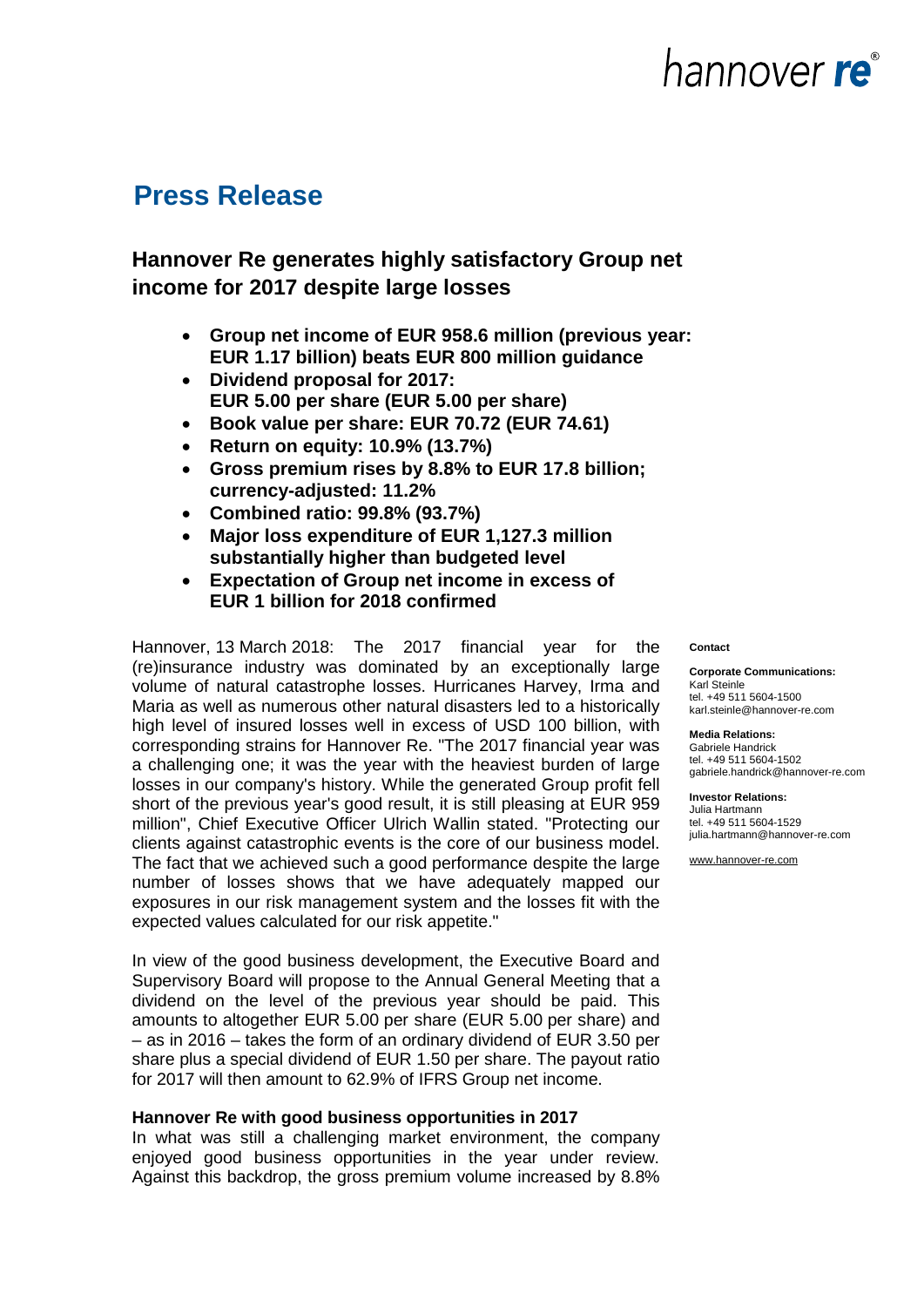# nannover re®

to EUR 17.8 billion (EUR 16.4 billion); adjusted for exchange rate effects, it has grown by an even more appreciable 11.2%. The level of retained premium rose slightly to 90.5% (89.3%). Net premium earned climbed 8.5% to EUR 15.6 billion (EUR 14.4 billion). At unchanged exchange rates growth of 10.8% would have been booked.

The operating profit (EBIT) contracted to EUR 1,364.4 million (EUR 1,689.3 million). In view of unusually high expenditure from natural catastrophes, which was well above the calculated large loss budget, this is a pleasing performance. The result was helped by exceptionally good investment income and the release of reserves constituted for loss events of prior years that were no longer required. Group net income came in at EUR 958.6 million (EUR 1,171.2 million) and thus comfortably surpassed the guidance, which had been revised to around EUR 800 million in the third quarter of 2017. Earnings per share amounted to EUR 7.95 (EUR 9.71).

### **Property and casualty reinsurance posts good result despite large losses**

The situation in property and casualty reinsurance initially showed little change in the 2017 financial year. The state of the market remained intensely competitive; what is more, the market for catastrophe bonds continued to make capacity available. Hannover Re was nevertheless able to act on profitable business opportunities in the treaty renewals. All in all, the company is satisfied with the development of its property and casualty reinsurance portfolio, especially because early tendencies towards an increase in prices could be discerned in the second half of the year following the major loss events.

The gross premium volume in property and casualty reinsurance rose by 16.4% to EUR 10.7 billion (EUR 9.2 billion). At constant exchange rates the increase would have been 18.7%. This growth is significantly above expectations. The level of retained premium moved slightly higher to 89.7% (88.5%). Net premium earned climbed 14.7% to EUR 9.2 billion (EUR 8.0 billion); at constant exchange rates growth would have reached 17.0%.

Unlike in the previous years, multiple serious natural disasters caused the large loss budget to be clearly exceeded. After a benign major loss experience in the first six months of 2017, the second half of the year was dominated by severe natural catastrophe events. Hurricanes Harvey, Irma and Maria alone resulted in net catastrophe loss expenditure of EUR 749.4 million for Hannover Re in the third quarter. The wildfires in California caused considerable losses of EUR 101.1 million in the fourth quarter. These and other events added up to total major loss expenditure of EUR 1,127.3 million, thereby clearly exceeding the large loss budget of EUR 825 million. The underwriting result (including interest on funds withheld and contract deposits) consequently declined from EUR 503.1 million to EUR 15.5 million. The combined ratio for the year under review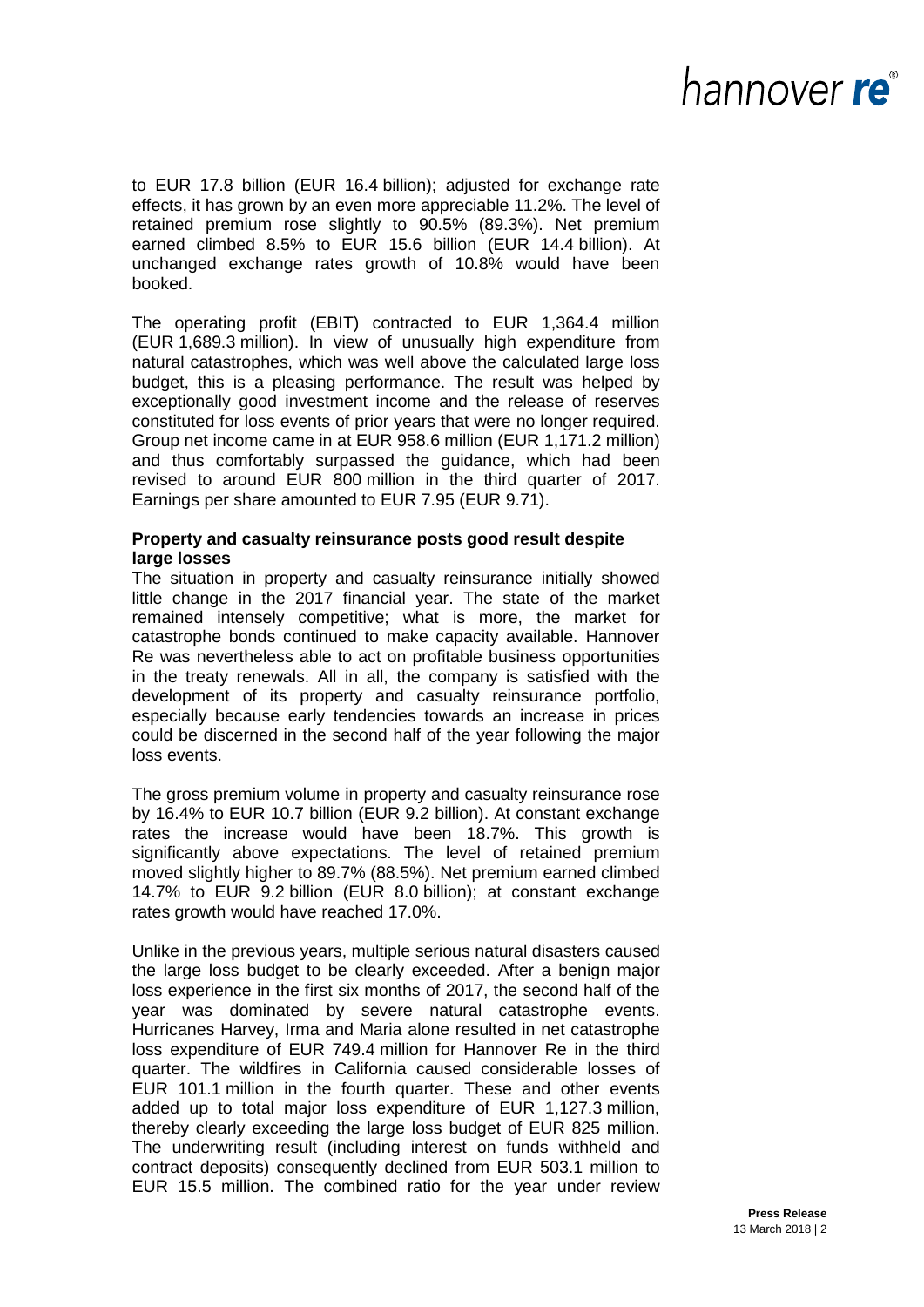## nannover re®

deteriorated from 93.7% to 99.8% and was thus higher than the targeted level of 96%. The operating profit (EBIT) fell to EUR 1,120.2 million (EUR 1,340.3 million) owing to the heavy burden of large losses. Group net income decreased by 11.8% to EUR 837.3 million (EUR 949.9 million). Earnings per share amounted to EUR 6.94 (EUR 7.88).

### **Life and health reinsurance falls short of expectations**

The gross premium volume in life and health reinsurance remained roughly on a par with the previous year at EUR 7.1 billion (EUR 7.1 billion). This reflects a modest decline of 1.0%, or growth of 1.4% adjusted for exchange rate effects. The retention stood at 91.7% (90.4%). Net premium earned nudged higher by 0.7% to EUR 6.5 billion (EUR 6.4 billion); at constant exchange rates growth reached 3.0%.

The profit contribution in life and health reinsurance was less satisfactory. The operating profit (EBIT) reached EUR 245.2 million (EUR 343.3 million), declining by 28.6% to fall well short of the previous year's figure. While financial solutions business continued to perform favourably, the result came under strain from some blocks of business in older underwriting years of the US mortality portfolio owing to a higher-than-expected mortality. In addition, Hannover Re took one-time charges of around EUR 45 million from the commutation of loss-making treaties in the context of its portfolio management activities. Group net income in life and health reinsurance declined accordingly to EUR 172.6 million (EUR 252.9 million). Earnings per share stood at EUR 1.43 (EUR 2.10).

### **Exceptionally good investment income**

Even though the portfolio of assets under own management contracted to EUR 40.1 billion (EU 41.8 billion), Hannover Re is very satisfied with the performance of its investments in light of the continued low level of interest rates. Key drivers were negative exchange rate effects – primarily due to a weaker US dollar – as well as slightly lower hidden reserves and the dividend distribution.

Ordinary investment income excluding interest on funds withheld and contract deposits increased by a very pleasing 10.9% to EUR 1,289.0 million (EUR 1,162.0 million) on the back of stronger income from real estate and private equity.

Net realised gains on disposals rose to EUR 377.1 million (EUR 206.3 million) as at 31 December 2017. This was due in large measure to the sale of the equity portfolio in the third quarter. The impairments taken in the year under review were merely minimal. Income from investments under own management increased by a substantial 26.3% to reach EUR 1,539.0 million (EUR 1,218.3 million) as at 31 December 2017. The resulting return on investment amounted to 3.8% (3.0%), clearly in excess of the forecast level of more than 3.0%. Investment income including interest on funds